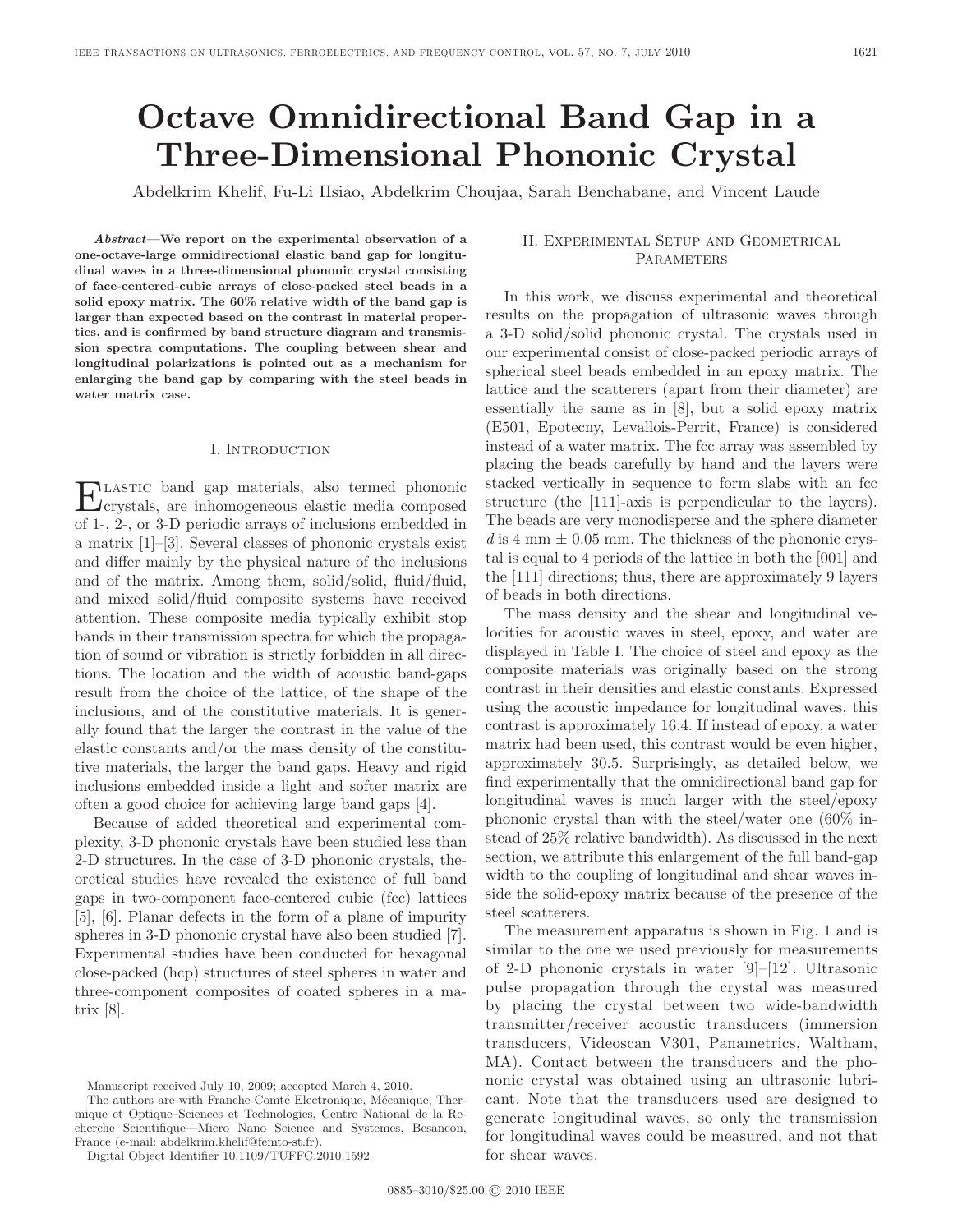

Fig. 1. Experimental set-up used to measure the transmission spectra of phononic crystals using acoustic transducers in acoustical contact with the phononic crystal.

TABLE I. Material Constants of the Phononic Crystal **CONSTITUENTS** 

|       | $c_S$ (m·s <sup>-1</sup> ) | $c_L$ (m·s <sup>-1</sup> ) | $\rho$ (kg·m <sup>-3</sup> ) | $Z_L$ (MRayles) |
|-------|----------------------------|----------------------------|------------------------------|-----------------|
| Steel | 3200                       | 5800                       | 7780                         | 45.124          |
| Epoxy | 1100                       | 2500                       | 1100                         | 2.75            |
| Water | n.a.                       | 1480                       | 1000                         | 1.48            |

 $c_S$  and  $c_L$  are the velocities for shear and longitudinal waves,

respectively,  $\rho$  is the mass density, and  $Z_L$  is the acoustic impedance for longitudinal waves.

#### III. Experimental and Theoretical Results

The effect of the direction of propagation on the band gaps was first evaluated by performing transmission measurements through the phononic crystals along the  $[-110]$ , [100], and [111] directions, as shown in Fig. 2. Because of the orientation of the entrance and exit faces of the finite-size phononic crystals, at least two different samples are necessary to measure the transmission along all three directions. The [100] and [111] directions correspond, respectively, to the ΓX and the ΓR directions of the first irreducible Brillouin zone. With the fcc lattice and considering isotropic scatterers and matrix, measurements along the three considered directions are sufficient to evaluate the existence of an omnidirectional band gap for the longitudinal polarization of the wave. The acoustic transmission spectra clearly show a strong attenuation extending from 350 to 650 kHz in the [111] direction, from 260 to 680 kHz in the [100] direction, and from 240 to 680 kHz in the [−110] direction. Overlapping these transmission spectra, we find that an omnidirectional band gap exists for longitudinal waves between 350 and 650 kHz when the three directions are considered jointly; that is more than one octave. The relative bandwidth of the band gap is equal to 60%. However, in the case of the same fcc structure of steel beads in a fluid (water) matrix, in which the contrast of the longitudinal acoustic impedances is enhanced, the relative bandwidth doesn't exceed 25% [8]. Our experimental observation is then in apparent contradiction with two usual beliefs: 1) that the width of the



Fig. 2. Experimental transmission power spectra along the [−110], [100], and [111] directions of a phononic crystal composed of 4 periods of a face-centered cubic array of steel beads in epoxy (or 9 layers of beads). An omnidirectional band gap for longitudinal waves extending at least from 350 to 650 kHz is observed.

band gaps of phononic crystals increases with the contrast in the material properties of the two constituents, and 2) that the coupling between shear and longitudinal polarizations should reduce the band-gap opening.

A related effect was observed theoretically by Sigalas and Garcia [13] for a 2-D phononic crystal consisting of aluminum rods in mercury. In that case, they observed that a complete band gap could be found, whereas it was absent if the aluminum rods were replaced by a liquid with an equivalent acoustic impedance. They concluded that shear waves excited in the scatterers were essential in the opening of the band gaps, although they were not present in the matrix material. In our 3-D phononic crystal, there are not only shear waves in the scatterers but also in the solid matrix. Although the transducers we use only generate longitudinal waves, shear waves can appear through diffusion of waves by the scatterers. We propose that this coupling between longitudinal and shear waves strongly enhances the elastic band gaps.

Numerical computations were conducted to understand the phenomena behind the enlarged band gaps. We simulate both the band structure for an infinite periodic crystal and the transmission trough a finite sample composed of a few periods of the phononic crystal structure. In Fig. 3, we first show the band structure of 3-D steel/epoxy phononic crystals computed using the finite element method (FEM). We have here considered two different cases. In Fig. 3(a), the ratio of the beads radius to the period is  $r/a = 0.3$ . In this case, previously considered by Hsieh *et al*. [14], the beads are not in contact, but are instead separated from each other by a small distance. We notice the existence of a complete (for all polarizations and directions) band gap extending from 300 to 600 kHz with a very large 66% relative bandwith. The lower band gap edge is limited by the folding of the longitudinal branch at the X point, as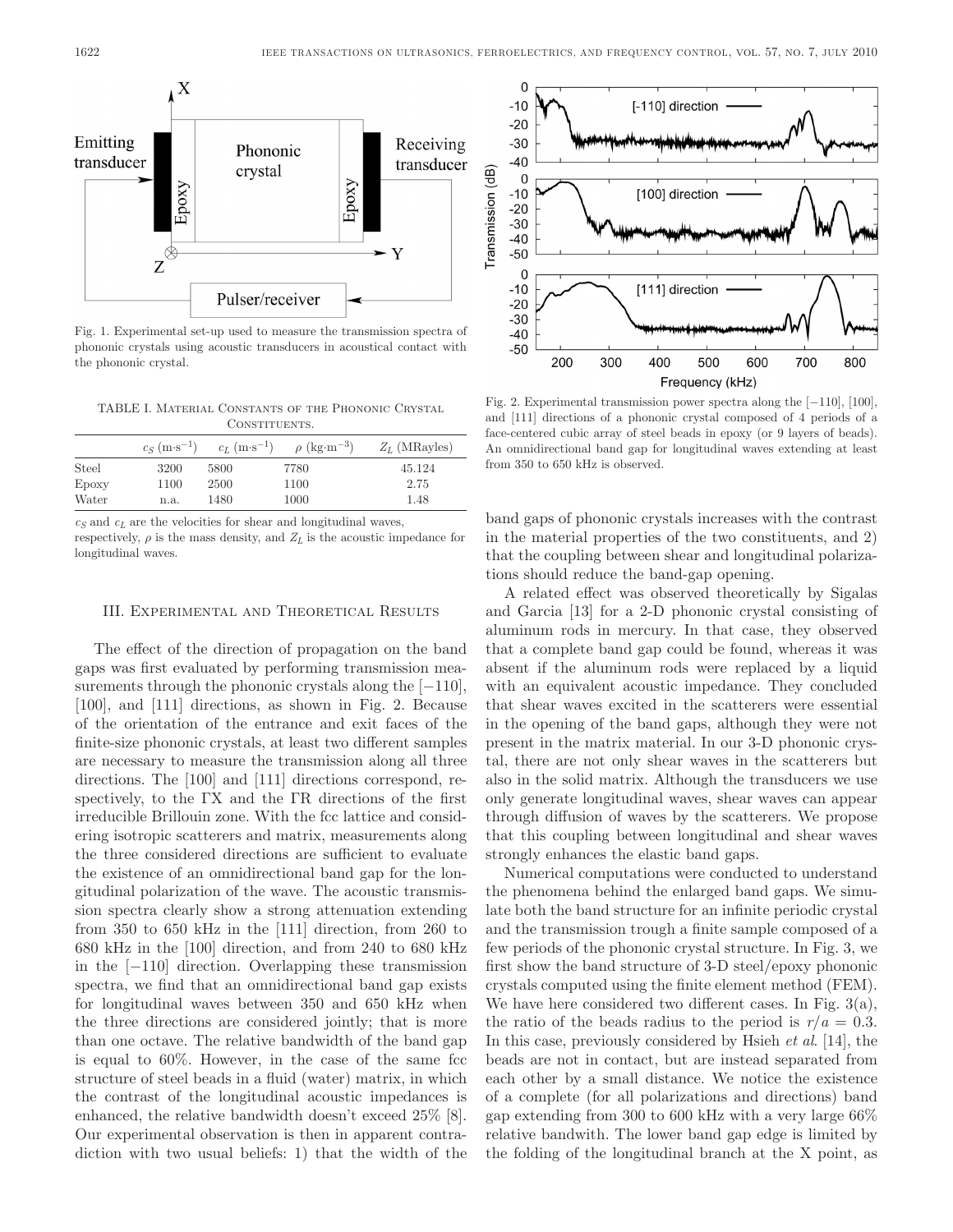

Fig. 3. (left) The lattice arrangement of 3-D face-centered cubic (fcc) lattice phononic crystal with sphere inclusions. (right) Band structure of 3-D fcc lattice phononic crystals composed of spherical steel inclusions in an epoxy matrix, shown for (a)  $r/a = 0.3$  and (b)  $r/a = 0.35$  (closepacked condition), respectively. Computations are conducted using the finite element method. The considered unit cell is not the elementary unit cell of the fcc lattice, but is rather a cube of length *a* enclosing a total of 4 beads; this convention introduces some ancillary band foldings but does not change the frequency band gap limits.

shown in [14]. However, because of the practical method of assembly we employ, the beads are in contact in our actual samples where the close-packed condition is reached  $(r/a = 0.35)$ . This contact condition can strongly affect the dispersion, as the band structure in Fig. 3(b) reveals. Indeed, we notice the appearance of several new branches above the previously observed lower band-gap edge. These new branches can be verified to have mostly a shear polarization and they restrict the complete band gap from 450 to 700 kHz. The longitudinal omnidirectional band gap predicted by FEM then still extends from 350 to 700 kHz. This prediction is in accordance with the experimental observations, though the upper band-gap edge is overestimated.

The simulation method we used for finite thickness samples is based on the finite-difference time-domain (FDTD) method that has been proved to be an efficient method for obtaining both the transmission coefficient [15] and the dispersion curves in phononic crystals. FDTD transmission spectra were obtained numerically by discretizing time and space and replacing derivatives by finite differences in the elastic wave equation. We employ a spatial grid with mesh size  $\Delta x = \Delta y = \Delta z = 0.2$  mm. The time integration step,  $\Delta t$ , is 10.2 ns. The total propagation time used in our calculations is 1.3 ms. The wave equation is solved using first-order centered finite-difference coefficients for finite thickness samples of 3-D phononic crystals. For the geometrical discretization, the system is composed of three parts along the propagation direction, axis *Y*. The central region contains the finite-size phononic crystal. This region is sandwiched between two homogeneous epoxy media used for launching and probing elastic waves. The homogeneous epoxy regions have a width of 3 periods, which is enough to consider that their external ends are in the far field for frequencies within the band gap of the phononic crystal. Periodic boundary conditions are applied along both the *X* and *Z* direction and Mur's boundary conditions are imposed at the free ends of the homogeneous region along *Y* direction. A broadband probe wave packet is launched in the first homogeneous epoxy region. The incoming wave is uniform in the *XZ* plane with a Gaussian time dependence and propagates along the *Y* axis. The displacements at the source plane are imposed either along the *Y* direction (for longitudinal waves) or the *X* direction (for shear waves). The wave displacements are collected at the end of the second homogeneous region and are averaged over the *XZ* plane. Because of the symmetry of the phononic crystals we consider and of the isotropy of steel and epoxy, the displacements of shear waves along the *X* and the *Z* axes are equal.

The effect of shear waves inside the scatterers was first checked independently from shear waves in the matrix by computing the transmission with the shear velocity of epoxy set to zero. Indeed, in this case  $(C_t = 0)$ , only longitudinal waves can propagate in the matrix material, which is similar to the case of a liquid matrix. We found that no omnidirectional band gap could open in such a situation, i.e., directional band gaps exist but do not coincide at any frequency. This result is consistent with the fact that the material constant contrast is larger with water than with epoxy when steel scatterers are considered (see Table I).

Second, the influence of the existence of shear waves in the matrix was evaluated as follows. The following FDTD transmission spectrum matrix for both longitudinal and shear waves was computed,

$$
T = \begin{pmatrix} T_{\rm LL} & T_{\rm LS} \\ T_{\rm SL} & T_{\rm SS} \end{pmatrix},\tag{1}
$$

where the first subscript refers to the polarization of the incoming waves (either longitudinal or shear) and the second subscript refers to the polarization of the output waves. The computed transmission spectra are shown in Fig. 4. The location and the overall shape of the band gaps for longitudinal waves (apparent in  $T_{LL}$ ) in both directions of propagation compare well with those observed experimentally, although the experimental band gaps appear somewhat wider than the theoretical ones. We observe at this point that the steel beads in the phononic crystal are in contact on a single point, a situation that is difficult to describe with the finite cubic mesh of the FDTD method. This slight discrepancy between the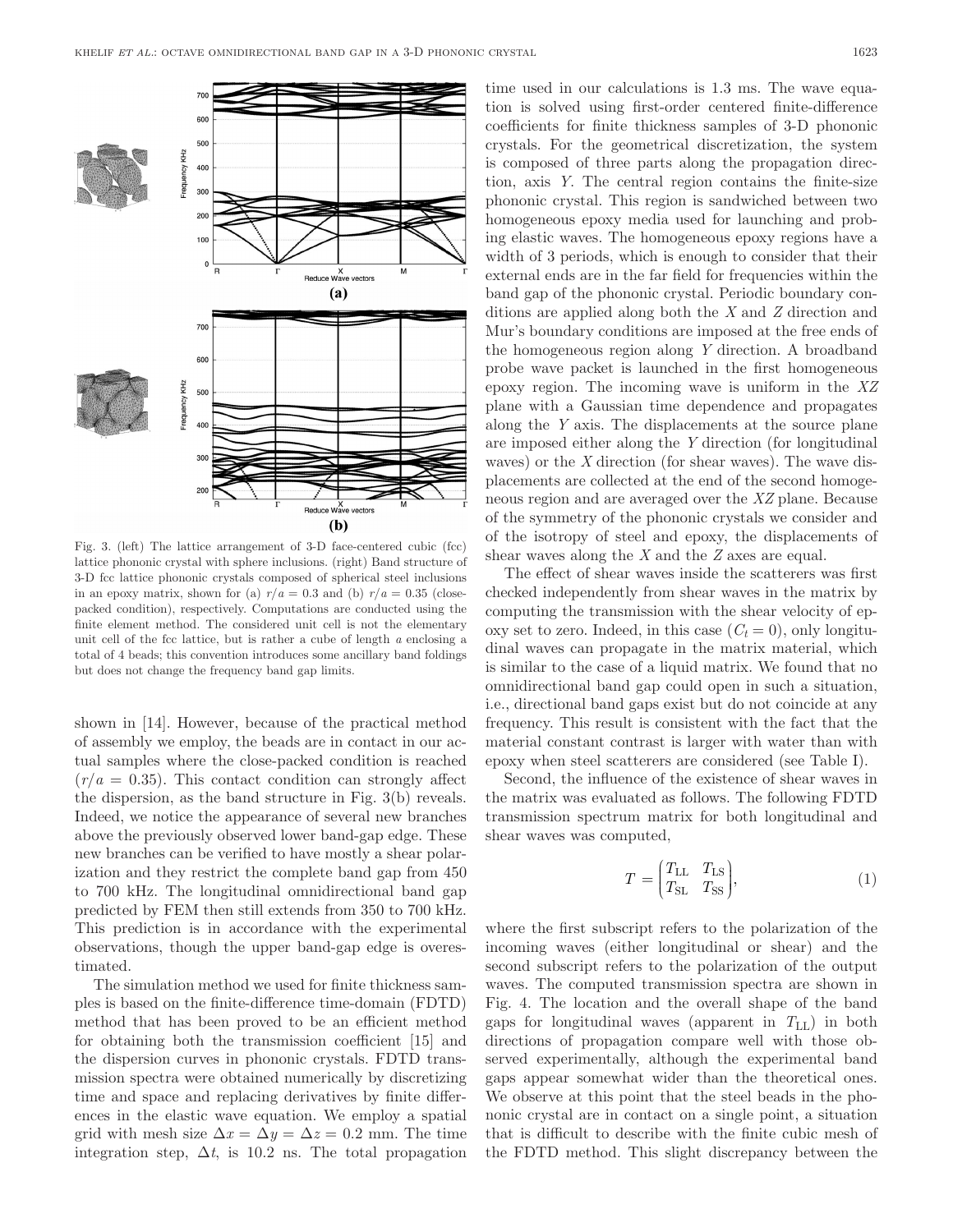

Fig. 4. Theoretical transmission spectra along the [100] (solid line) and the [111] (dashed line) directions of a phononic crystal composed of 4 periods of a face-centered cubic array of steel beads in epoxy. The transmission functions  $T_{\rm LL}$ ,  $T_{\rm LS}$ ,  $T_{\rm SL}$ , and  $T_{\rm SS}$  are shown, where the first subscript refers to the polarization of the incoming waves (either longitudinal or shear) and the second subscript refers to the polarization of the output waves.  $T_{LS}$ and  $T<sub>SL</sub>$  for propagation along the [100] direction is vanishingly small.

model and the experimental situation, but also imperfect knowledge of the actual material constants, may explain the observed difference in the band gap widths. Also, this behavior can result from the air bubble (defect) that can occur in the process of solidification of the epoxy. Though they are not compared with experiment here, the computations involving shear waves convey valuable information regarding the influence on band gaps of the coupling between shear and longitudinal waves. The transmission of shear waves as measured by  $T_{SS}$  reveals an omnidirectional band gap extending from 450 to 580 kHz, which is entirely contained within the omnidirectional band gap for longitudinal waves. Interestingly, the transmission of longitudinal to shear waves, measured by  $T_{LS}$ , and the reverse process, measured by  $T_{\rm SL}$ , is weak but non-vanishing along the [111] direction; it is found to be zero to within numerical errors for the [100] direction. They clearly show an even lower transmission at frequencies that are within the longitudinal or the shear complete band gaps.

Based on the previous numerical observations, the physical mechanism we propose to explain the opening of band gaps relies on the coupling of longitudinal and shear waves in the phononic crystal. The waves inside the phononic crystal can be decomposed using the complete basis of propagative and evanescent Bloch waves [16]. Within a band gap, all Bloch waves are evanescent, meaning that their wave vector considered as a complex number acquires a nonzero imaginary part. Though the receiver plane is in the far field of the phononic crystal, and hence does not record the evanescent waves that are present therein, evanescent waves are obviously involved in the properties of wave propagation in the phononic crystal. Furthermore, conversions occur in the phononic crystal between longitu-

dinal and shear waves because of reflection and refraction processes at the steel beads. We stress at this point that the computed transmissions  $T_{LS}$  and  $T_{SL}$  in Fig. 4 are not representative of the efficiency of these conversions, which should be maximal at angles of incidence on the beads away from zero (the functions  $T_{LS}$  and  $T_{SL}$  measure these conversions for normal incidence only because the integration along the entrance and exit facets cancels oblique incidence contributions by symmetry). The existence of polarization conversions implies that the polarization of the Bloch waves composing the band structure of the phononic crystal is not pure in general, but may contain a combination of longitudinal and shear components. It is known that when their polarizations are orthogonal, two bands can cross without interacting; however when they are not, the two bands tend to repel and create a pair of evanescent waves around the frequency at which they should have crossed. The strength of the repelling is a measure of the coupling between the two bands, and hence of the width of the frequency band gaps. The net result is a widening of the band gaps as compared with an equivalent phononic crystal supporting only longitudinal or shear waves.

### IV. CONCLUSION

In conclusion, we have investigated experimentally and theoretically the existence of a large omnidirectional elastic band gap for longitudinal waves in a three-dimensional phononic crystal consisting of a face-centered-cubic array of close-packed steel beads in an epoxy matrix. A 60% relative bandwidth omnidirectional band gap is observed